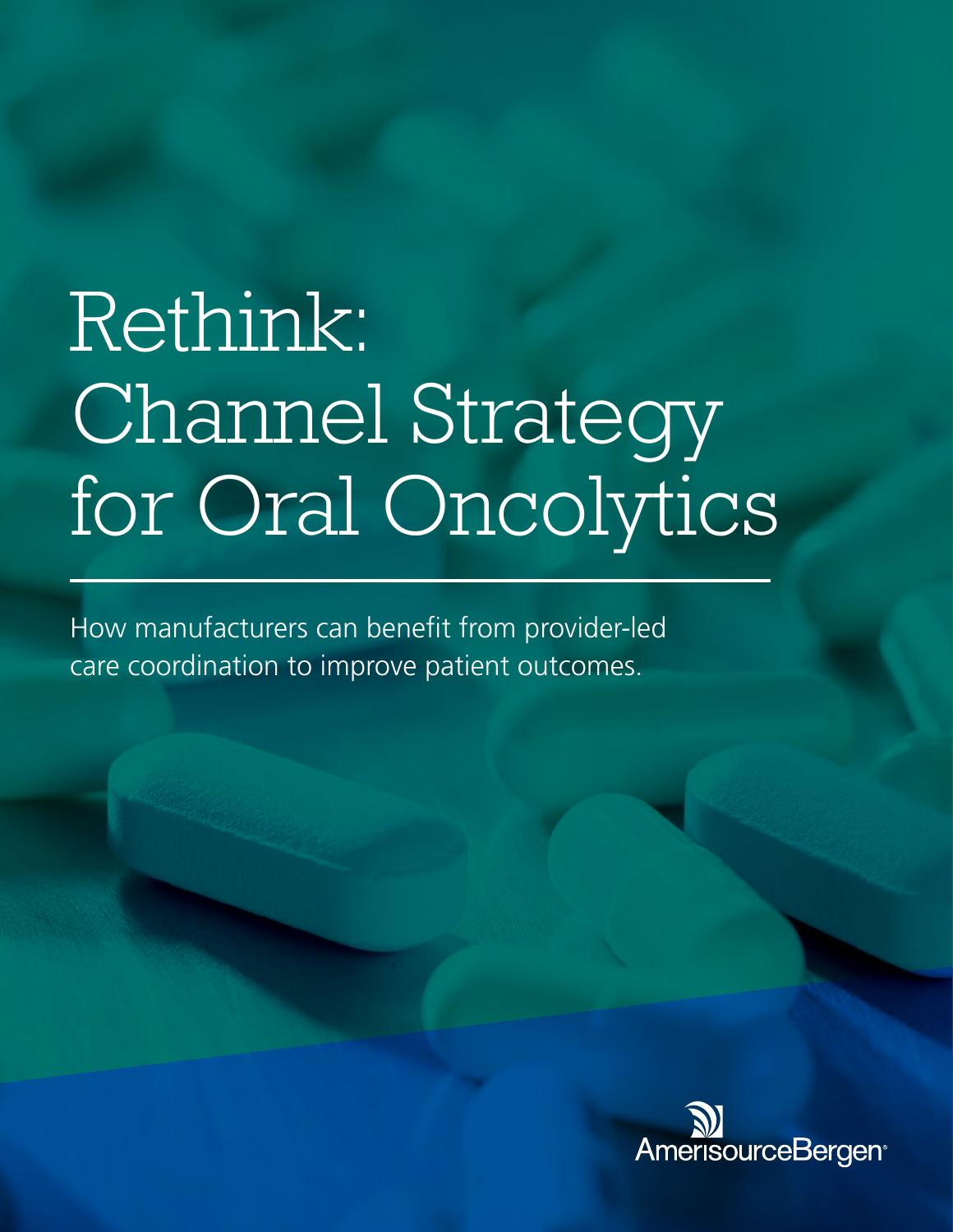When facing a cancer diagnosis, patients must have access to the most clinically appropriate therapy, including oral oncolytics, when and where they need it. Enabling access and supporting adherence at the most appropriate site of care improves more than patient satisfaction—it improves outcomes.

For cancer patients, initiating therapy quickly and managing side effects are critical to receiving the full benefit of therapy. Equally important is an array of factors that influence whether a patient remains on therapy, including how well the patient understands the treatment regimen, affordability and other potential barriers that providers are deeply embedded in as they coordinate and support care. A channel strategy that places distance between the prescriber and the patient negatively impacts the provider's ability to help patients navigate these hurdles and, by extension, the commercial success of your oral oncolytic. Your distribution strategy must ensure your product is conveniently available where oncology patients are already receiving care, when they need it, with the level of clinical and administrative support they require. A forward-thinking approach to channel strategy means including all sites of care where patients are being treated.

#### **Is it time to rethink your channel strategy?**

### Oral Oncolytic Product Challenges



**Patient Cost:** Oral oncolytics are often costly and fall under the pharmacy benefit



**Adherence:** Self-administration poses adherence challenges<sup>1</sup>







**Prior authorization**: Pre-authorization requirements may delay access



**Mail order:** Can delay time to treatment and result in product waste

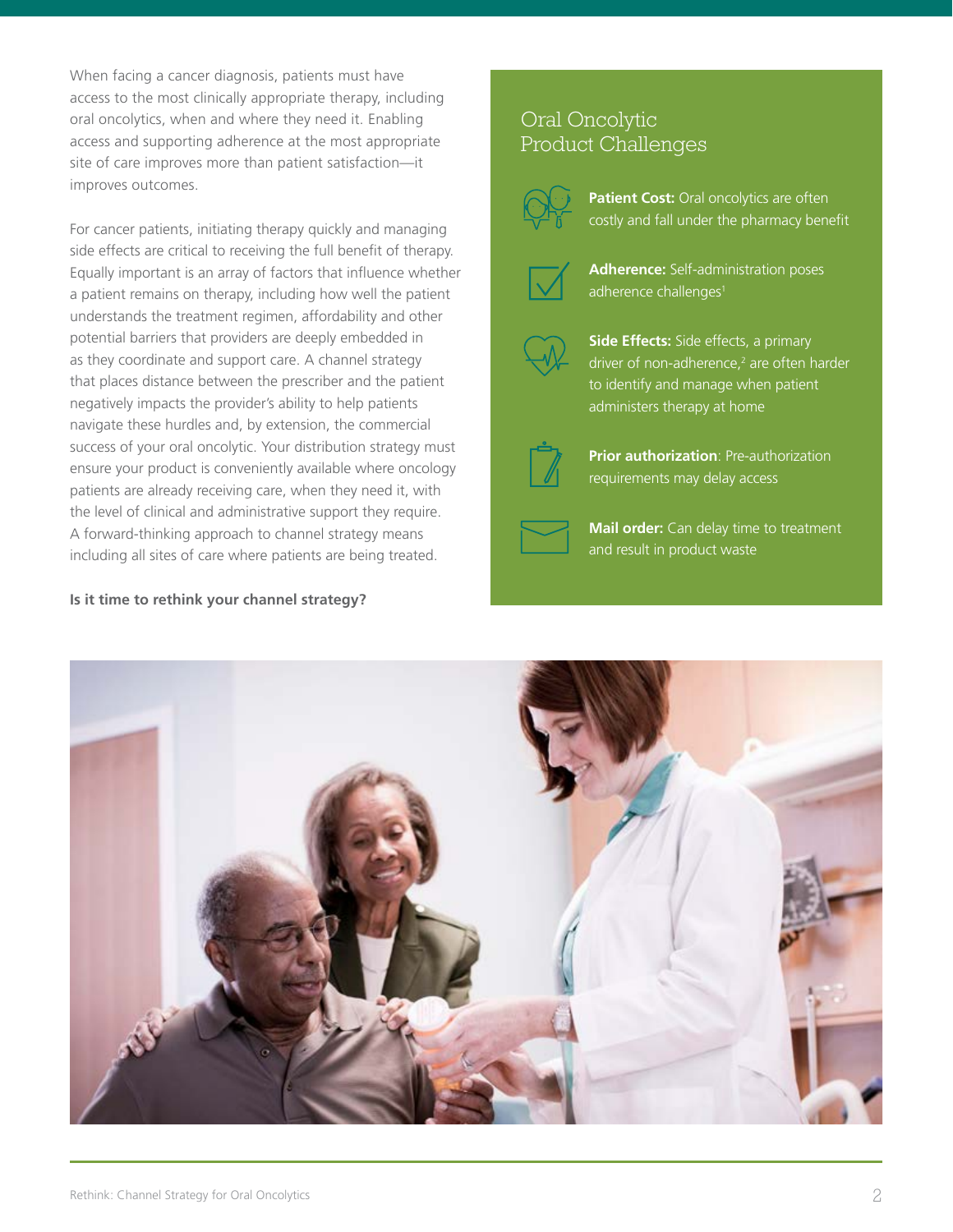## Rethink: Health System Specialty Pharmacy and In-Office Dispensing

Health systems are establishing their own specialty pharmacies in record numbers. With the most complete view of each patient through the electronic health record, health systems can provide more integrated, comprehensive care for cancer patients on complex treatment regimens. For health systems taking on financial risk for patient outcomes, developing specialty dispensing and related patient services allows them to retain greater clinical oversight and more effectively manage patients across the continuum of care. In fact, by 2021, 50 percent of health systems are expected to have formal adherence programs in place with community pharmacies, and approximately 25 percent will have formal agreements with payers for cost-effective use.4

"We really are focusing on the total continuum of care and all transition points. Our pharmacists and pharmacy technicians are taking care of patients when they're at home. And we're looking at a pipeline of drugs that are administered on the outpatient side or in the patient's home, so we are measuring outcomes in these hightouch, very acute care patients."

*– Despina Kotis, Director of Pharmacy, Northwestern Memorial Hospital*

Manufacturers must also examine community oncology practices, which are a key distribution source for oral oncology agents and a trusted site of care. A growing number of practices often rely on in-office dispensing to gain more control over treatment and create an additional revenue source. In addition to delivering greater convenience, integrating dispensing into the patient-provider relationship allows for face-to-face counseling that can improve adherence as patients better understand why and how to continue therapy. Some community oncology practices partner with their GPO or specialty distributor to provide in-office dispensing services. In fact, in-office dispensing has been met with a great deal of support from manufacturers as they leverage insights from the data generated by these relationships.

As you consider your channel strategy, think about how care delivery is evolving and how limiting distribution channels makes ongoing treatment and close monitoring of the patient's progress more complicated for providers, ultimately limiting access for patients.

Growth of Health System Specialty Pharmacy and In-Office Dispensing3

## $\begin{tabular}{c} \bf 66666 \end{tabular}$

1 in 11

hospitals had a specialty  $\bigoplus \bigoplus \bigoplus \bigoplus \bigoplus$   $\bigoplus$  pharmacy operation in 2016

## 47.1%

of hospitals with more than 600 beds operate a specialty pharmacy



Oncology practices dispensing oral oncology medicines:

## $24\%$  $58%$ in 2016

## More than 56%

of dispensing community oncology practices are part of ION Solutions' Specialty Oncology Network (SON) pharmacy and dispensing program

#### **What's at Stake When the Prescriber is Disconnected from the Specialty Pharmacy?**

- The risk of reduced compliance and adherence increases when patients use multiple pharmacies to support their regimen<sup>5</sup>
- Fill metrics from outside pharmacies provide an inacurrate picture of adherence.<sup>6</sup> In fact:
	- Treatment delays, dosing changes, and a lack of personalized support for medication therapy management create complexity that negatively impacts adherence
	- The patients' preferred, trusted provider loses the opportunity to provide education and medication reconciliation when a product is dispensed—a critical moment in the patient journey
- Providers' limited view of the patient's medical record can result in fragmented care and a more confusing treatment journey for the patient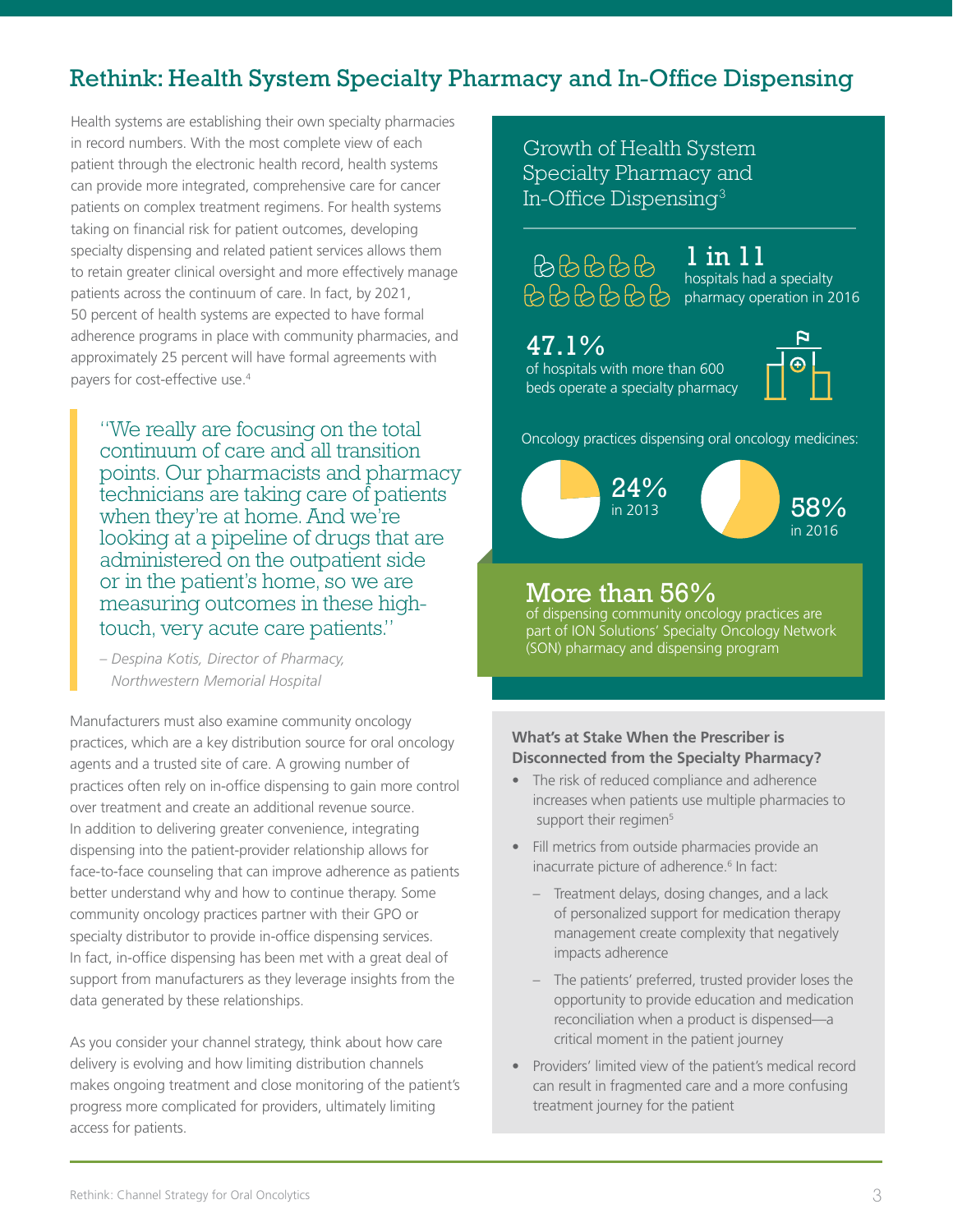## Rethink: Timely and Appropriate Product Access

Manufacturers may consider limiting a product's specialty pharmacy network for a variety of reasons: garnering greater control over the patient experience surrounding their product, including how/when patients access it and the support associated with that experience; easier aggregation of specialty pharmacy data; or reducing the volume of product that has to be available in the supply chain. However, the unintended consequence of a limited network is that patients being treated in both community practices and health system sites of care may be restricted in their ability to access the therapy quickly. Limited networks may force patients to deal with multiple specialty pharmacies, complicating their treatment experience. And perhaps even more importantly, the patients' full care team is not able to provide the same degree of clinical oversight when they are not connected to the specialty pharmacy dispensing the product and providing the pre- and post-dispense patient services. When manufacturers restrict access to provider-led specialty pharmacies, they ignore the role that health system SPs and community oncology practices play in coordinating and supporting patient care—a level of care coordination that can shorten time to treatment and improve outcomes.

"Patients appreciate the simplicity of accessing their full treatment regimen from the physician practice or hospital they know and trust. For this reason, provider-led specialty pharmacies are ideally suited to help patients start therapy quickly and offer the ongoing, high-touch clinical guidance to support their adherence to therapy. The last thing any cancer patient needs is more complexity."

*– Willis Chandler, President, Health Systems & Services AmerisourceBergen*

With on-site dispensing, a patient leaves with their treatment in hand; unlike the PBM-led mail order model, which can delay treatment by weeks.<sup>7</sup> Health systems and community oncology practices are also better equipped to provide comprehensive clinical support, including patient education, medication management, adherence interventions and real-time monitoring of side effects. Partial fill dispensing programs and toxicity checks allow for early side effect management and related dose adjustments, minimizing product waste and cost, while optimizing treatment.

Health systems and community oncology practices have developed the resources to help patients quickly navigate access and affordability challenges. Increasingly, these sites of care are finding efficient ways to handle benefits investigation, prior authorization and financial assistance to help speed time to therapy. Technology is also playing a role by creating visibility into the patient's treatment cost so physician and pharmacy staff can lead productive conversations with the patient before treatment begins. Many community oncology practices leverage tools from their GPO partners that help them streamline these administrative services, including robust in-house dispensing solutions that help them fill prescriptions and adjudicate claims within one interface.

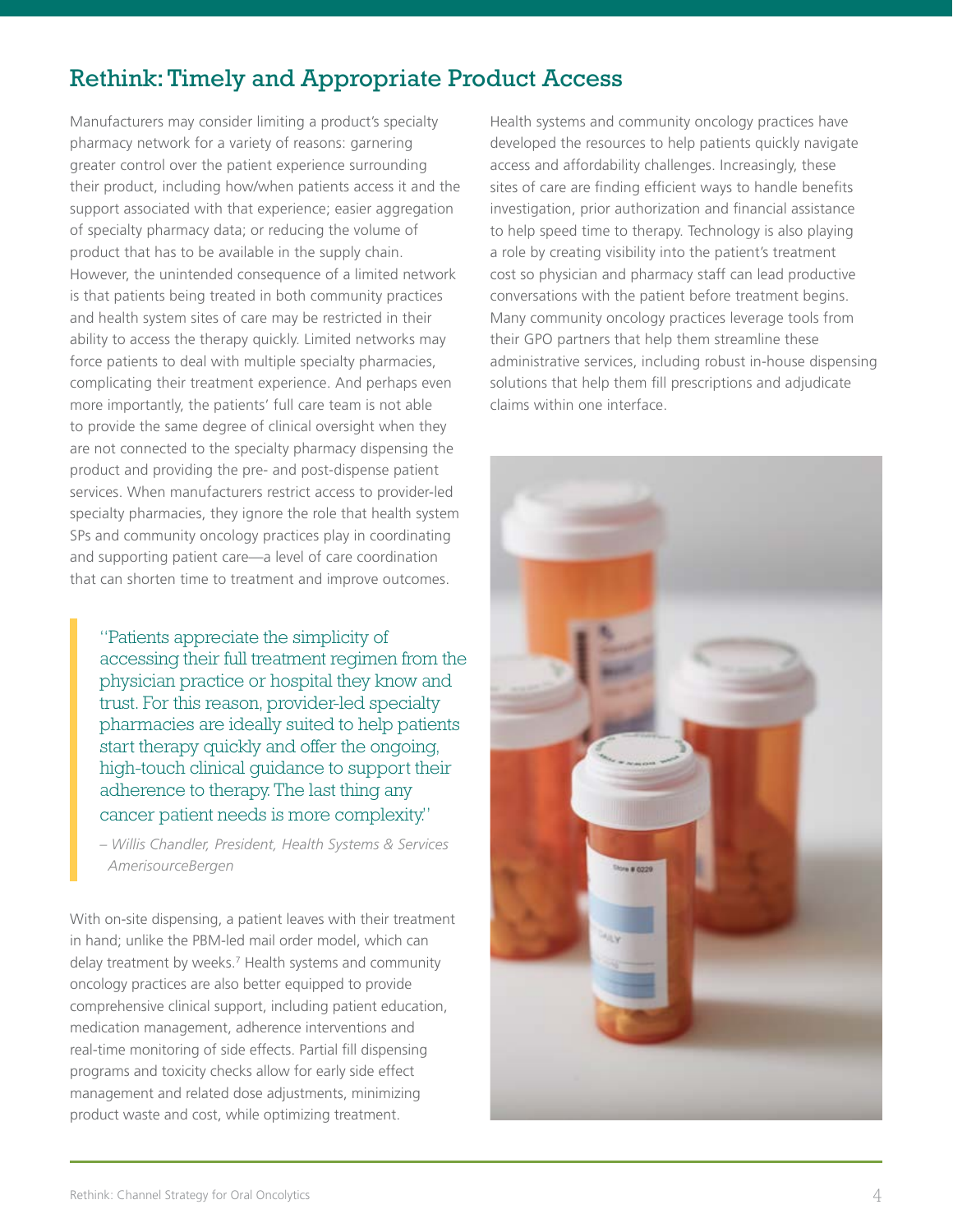Distributors are critical partners that help health systems and community oncology practices access oral oncology medicines. Health systems may be surprised to learn that their distributor can help them expand their influence in specialty pharmacy in ways that go beyond product access. A distributor's specialty pharmacy consultants can guide the health system toward technology and create a skilled staffing model to ensure the specialty pharmacy operates efficiently, creating a positive patient experience throughout the treatment journey.

Yet there are times when a provider-led specialty pharmacy cannot access a product they need to support a patient's treatment. This could be the result of a manufacturer's limited distribution network, restrictions within the provider's payer contracts, limitations with the specialty pharmacy's accreditations or even readiness to support the unique requirements that come with specific treatments like those in rare disease. In any of these cases, providers need a partner, a trusted specialty pharmacy that can function as an extension of their treatment and clinical relationship with the patient.

#### Clinically Coordinated Care

Within the provider-led model, the specialty pharmacy partners work with health systems and physician practices to provide dispensing services when limited distribution networks or other constraints create a barrier that limits their ability to serve the patient. Not only does the specialty pharmacy dispense the medication, the team works with each referring practice or health system to develop an approach for clinically coordinated care. From patient education at the start of therapy to care coordination and ongoing data-sharing, a trusted specialty pharmacy partner supports all sites of care by filling gaps in access so providers can continue to manage treatment and patients can realize the best possible outcomes.



Health system specialty pharmacies provide meaningful results in patient care.<sup>8</sup>



Expedite prescription dispense so patients start therapy sooner **95% 24-72 hours**

## is Health System Specialty Pharmacy

By 2021, **50% of HS** will have **formal adherence programs** with **community pharmacies**. 9

By 2021, about **25% of HS** will have **formal agreements**  with **payers** for **cost-effective** use.<sup>9</sup>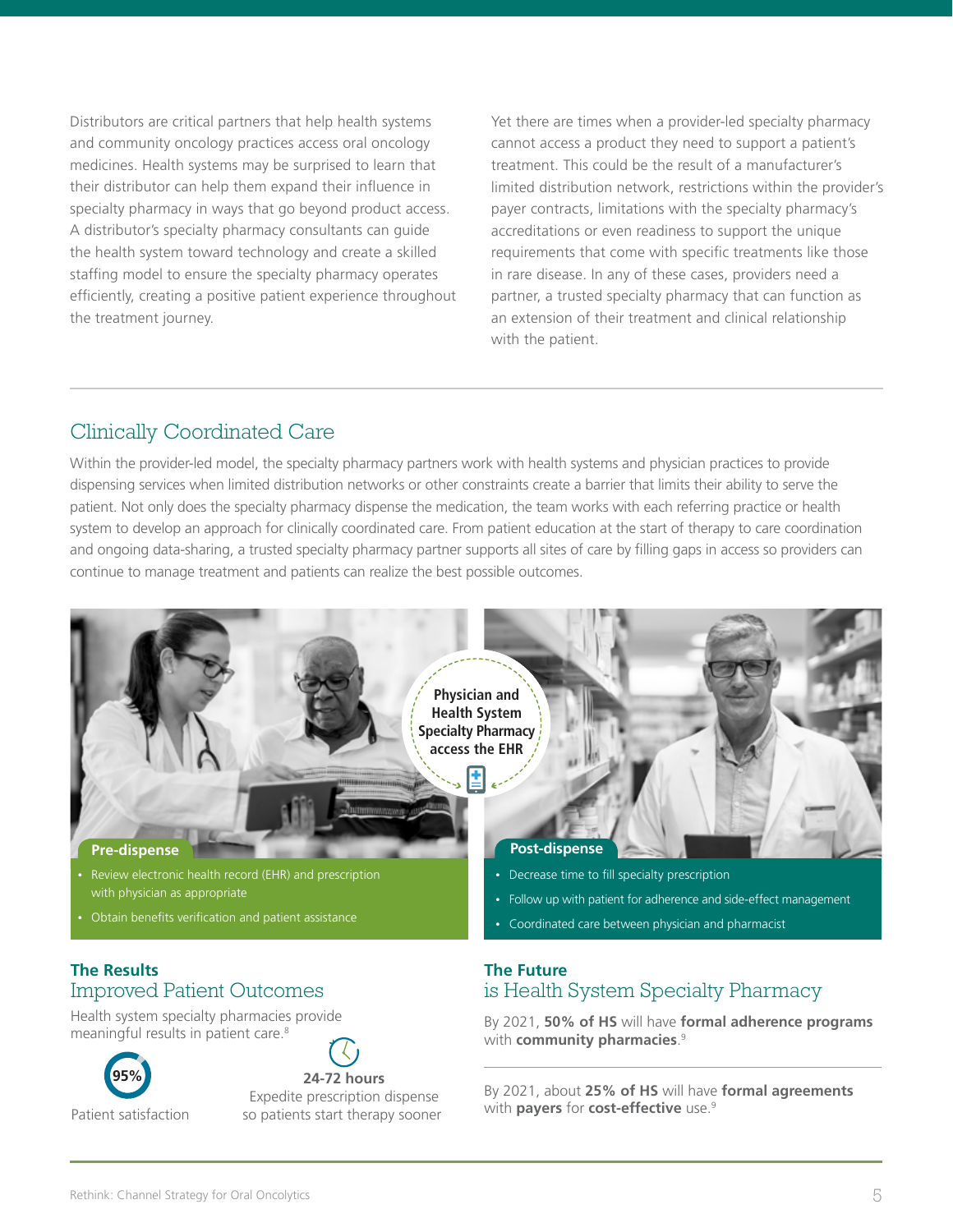## Rethink: Real-Time Analytics for Better Decision-Making

Manufacturers are increasingly looking toward dispensing and clinical outcomes data to better characterize product performance. Historically, harvesting meaningful specialty pharmacy and patient-level data that shows the effectiveness of a product has meant entering into data agreements with individual specialty pharmacies and niche data aggregators and pulling it all together in-house for a full-market view. These additional contracting activities present an additional burden on the manufacturer from a time, cost and expense perspective and represent a key limiting factor in providing product access to the desired patient community.

What if a solution existed that aggregates, integrates, analyzes and provides a view of your product's data across the patient journey? A comprehensive solution that allows data and product access to over 100 pharmacies through one single contract, significantly streamlining the current effort required to access these pharmacies today? Additionally, what if this solution provided an actionable unified data and analytics view providing key metrics and KPIs (i.e., time to fill, time on therapy, market share, patient journey, cost of care) that removed the hurdle of including small and independent specialty pharmacies, health system specialty pharmacies and in-office dispensing oncology practices in your channel strategy? It's a solution that's quickly becoming a reality.

The result is a holistic end-to-end view of the product's journey, from supply chain analytics to pharmacy effectiveness to patient-level information. This real-time, actionable intelligence will help manufacturers facilitate optimal targeting, segmenting and forecasting for improved product performance.



## Visualizing Product Value and the Patient Journey with Data

### Aggregated data across multiple SPs

- Supply chain analytics, PLUS:
- **Deidentified patient data**
- **Treatment decisions**
- Dispensing data
- **Targeted patient interventions**
- **Heath outcomes**

- **Unified view of** product performance
- Actionable insights into the patient journey
- Real-world outcomes data to demonstrate a product's clinical & economic value

#### 1 Produces (1) Reduces

- **Excessive contracting**
- **Access barriers**
- **Burden of managing** multiple SPs

"In addition to our end-to-end supply chain analytics platform, CERTIO<sup>TM</sup>, we have developed a specialty pharmacy data aggregation solution that provides manufacturers with a unified, actionable market view of the product's journey to the patient and eliminates the burden of excessive contracting. Leveraging this data provides actionable insights related to dispensing in a wide

range of specialty pharmacy settings."

*– Kevin Hallinan Managing Director, Data Services and Strategy, Strategic Global Sourcing AmerisourceBergen*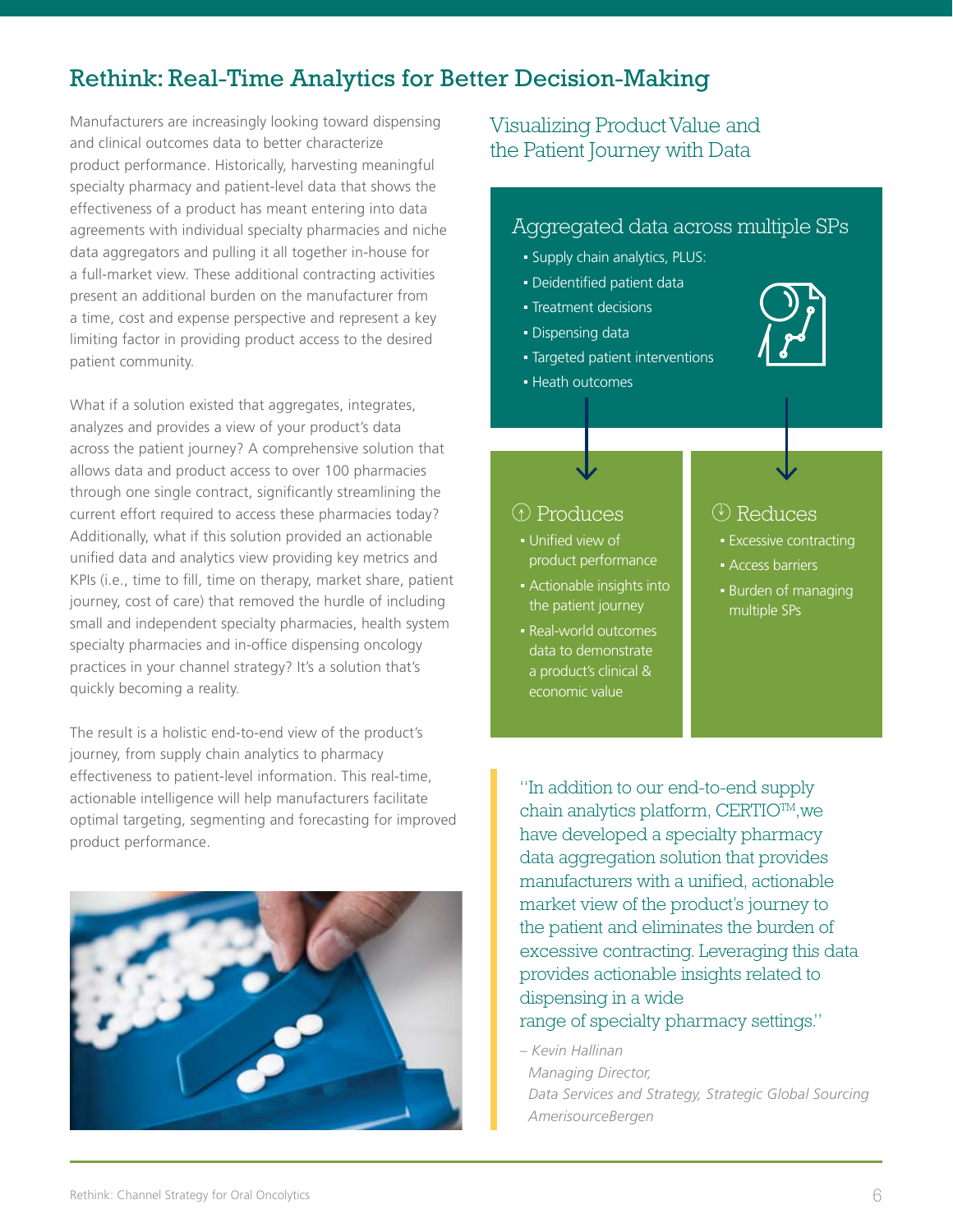## The Manufacturer-Distributor Partnership

*Improving Access and Outcomes for Patients*

Oncology therapies have become more complex and more expensive, while also increasingly turning cancer into a chronic disease. Developing an optimal commercialization strategy for an oral oncology medication requires frank discussions with all stakeholders. Those conversations must consider the ramifications of access decisions. How will a product's access strategy impact health systems' and community oncology practices' ability to optimize treatment regimens and outcomes? Given their proximity to prescribers and access to the patient's EHR, provider-led specialty pharmacies are ideally suited to quickly navigate the many clinical and financial challenges cancer patients may face during treatment.

Manufacturers should begin working with a trusted distribution partner at least 18 months before launch to design a product- and patient-specific channel strategy. In the best situations, manufacturers and distribution partners act as one team working toward shared success. Above all, it's about getting the right cancer therapies to the right patients at the right time to achieve the best possible outcomes.

## The Value of the Distributor

#### **The right distribution partner will:**

- Maximize product availability for your customers
- . Help you recognize revenue as quickly as possible
- Minimize your financial risk
- **Share product performance insight**
- **.** Provide patient and prescriber uptake data
- **Guarantee the integrity of your products**

### Specialty Pharmacy Criteria for Optimal Access

While clinical expertise, accreditation and data capabilities are essential, not all specialty pharmacies are equal. Manufacturer-aligned specialty pharmacies partner with providers to execute a clinically coordinated care model that prioritizes the patient experience, resulting in better outcomes.

#### Consider the benefits:



**Knowledge** that comes from national dispensing and nursing support, fieldbased provider sales teams and managed care sales teams to support patients and prescribers, as well as contracts with a broad range of payers and PBMs.



**Reach** that comes from partnership with providers across all sites of care.



**Integrated data** that is timely, actionable and transparent.



A wide **breadth of services**, including benefits investigation, co-pay and foundation assistance, timely dispensing and robust clinical support.



A **provider-led model** that "returns the script" to the practice.

<sup>1</sup>Lindsey, Heather. Improving Adherence to Oral Oncolytics. Oncology Times. 25 October, 2011. Accessed 16 April 2018. Available online at https://journals.lww.com/oncology-times/Fulltext/2011/10251/ Improving\_Adherence\_to\_Oral\_Oncolytics.3.aspx

2 Ibid.

3 Fein, Adam J., The 2018 Economic Report on U.S. Pharmacies and Pharmacy Benefit Managers, Drug Channels Institute, 2018.

4 Zellmer WA, ed. Pharmacy forecast 2017: strategic planning advice for pharmacy departments in hospitals and health systems. Am J Health-Syst Pharm. 2016; 73:e617-43

5 Marcum, Zachary et al. Effect of Multiple Pharmacy Use on Medication Adherence and Drug–Drug Interactions in Older Adults with Medicare Part D. Journal of the American Geriatrics Society. 21 Jan 2014. Accessed 16 April 2018. Available online at https://onlinelibrary.wiley.com/doi/abs/10.1111/jgs.12645.

6 Blank, Christine. Mandatory Mail Order Can Hinder Medication Adherence. Drug Topics. 15 September 2012. Accessed 16 April 2018. Available onine at http://drugtopics.modernmedicine.com/drug-topics/ news/modernmedicine/modern-medicine-feature-articles/mandatory-mail-order-can-hinder-med

7 Egerton, Nancy J. In-Office Dispensing of Oral Oncolytics: A Continuity of Care and Cost Mitigation Model for Cancer Patients. American Journal of Managed Care. 18 March 2016. Accessed 23 April 2018. Available online at http://www.ajmc.com/journals/supplement/2016/improving-patient-access-to-critical-therapies-in-the-age-of-cost-sharing/in-office-dispensing-of-oral-oncolytics-a-continuity-of-care-and-costmitigation-model-for-cancer-patients.

8 Proprietary data.

9 Ibid 4.